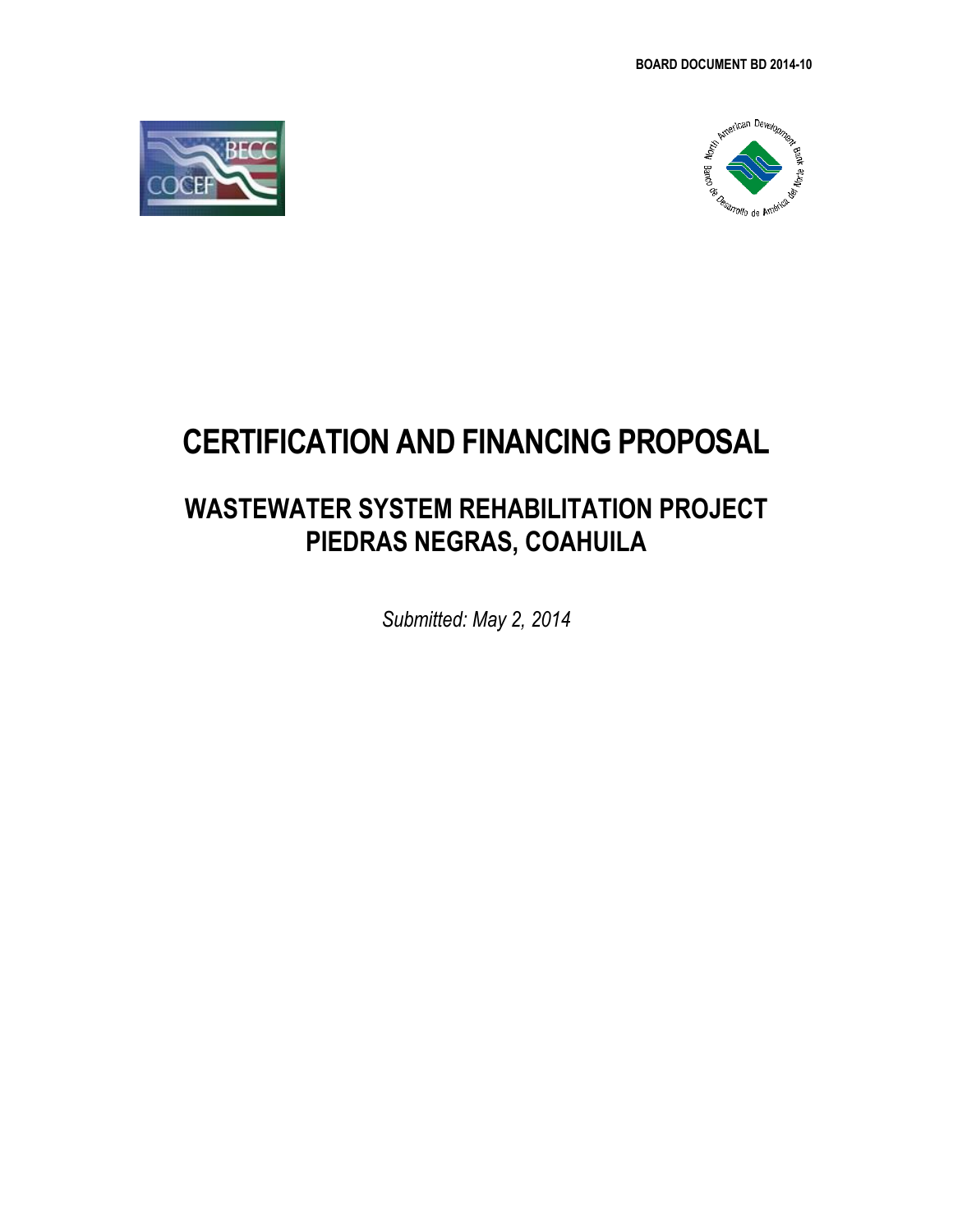# **CERTIFICATION AND FINANCING PROPOSAL**

# **WASTEWATER SYSTEM REHABILITATION PROJECT PIEDRAS NEGRAS, COAHUILA**

# **CONTENTS**

|    |     |                                                                      | 2   |
|----|-----|----------------------------------------------------------------------|-----|
| 1. |     |                                                                      | 4   |
| 2. |     | <b>CERTIFICATION CRITERIA</b>                                        |     |
|    | 2.1 | <b>Technical Criteria</b>                                            |     |
|    |     |                                                                      |     |
|    |     |                                                                      | -8  |
|    |     | 2.1.3. Land Acquisition and Right-of-Way Requirements                | 9   |
|    |     |                                                                      | -9  |
|    | 2.2 | <b>Environmental Criteria</b>                                        |     |
|    |     | 2.2.1. Compliance with Applicable Environmental Laws and Regulations | -10 |
|    |     |                                                                      | 10  |
|    | 2.3 | <b>Financial Criteria</b>                                            |     |
|    |     |                                                                      | 12  |
|    |     |                                                                      | 13  |
|    |     |                                                                      | 13  |
| 3. |     | <b>PUBLIC ACCESS TO INFORMATION</b>                                  |     |
|    | 3.1 |                                                                      | 14  |
|    | 3.2 |                                                                      | 14  |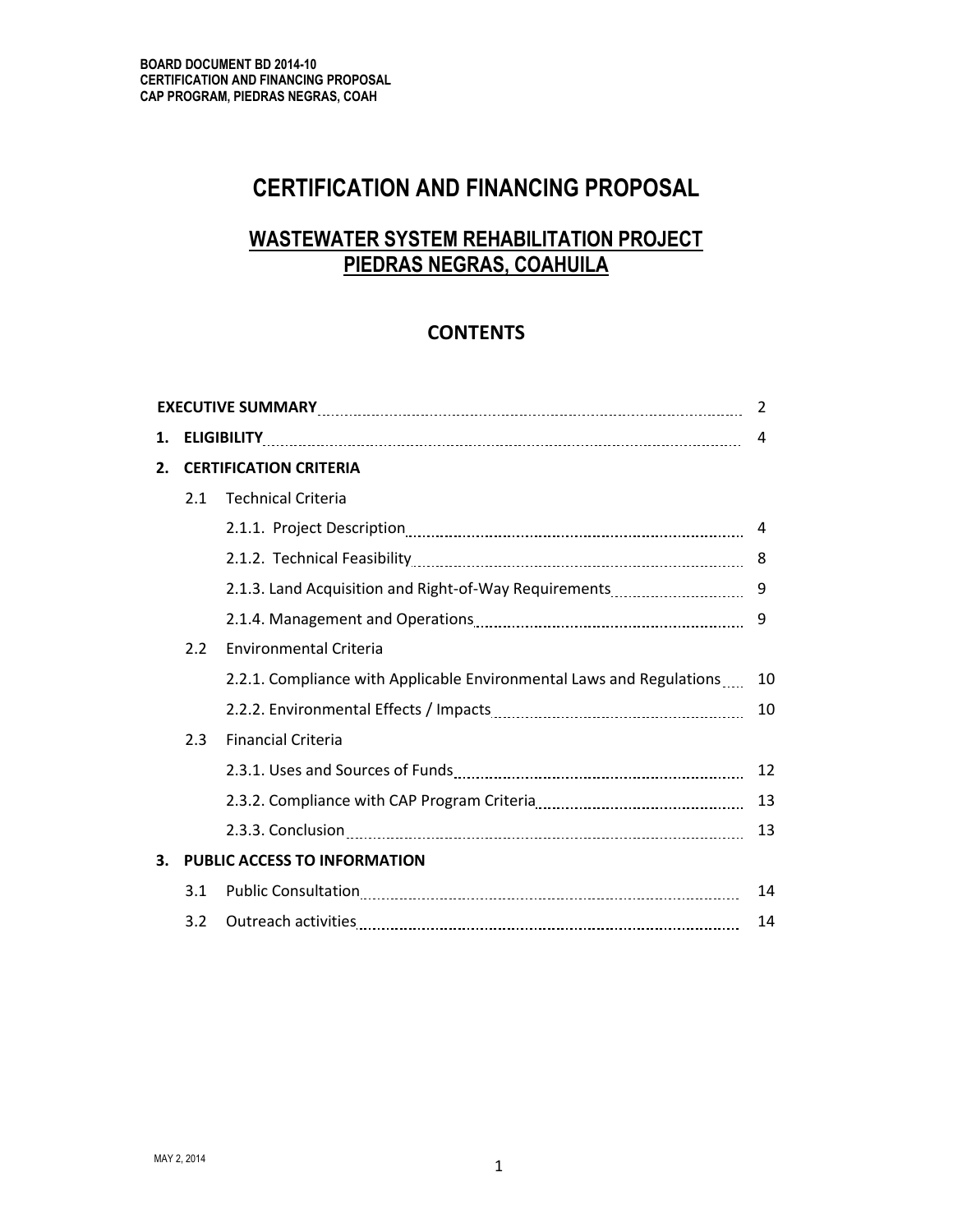# **EXECUTIVE SUMMARY**

# **WASTEWATER SYSTEM REHABILITATION PROJECT PIEDRAS NEGRAS, COAHUILA**

| Project:                                    | The proposed project consists of the rehabilitation of wastewater<br>collection infrastructure, including repairs to two sections of the Rio<br>Bravo Collector, replacement of a gravity main sewer collector<br>along the Arroyo El Soldado, repairs to Lift Station No. 4, and the<br>replacement of damaged manhole covers in Piedras Negras,<br>Coahuila (the "Project"). |
|---------------------------------------------|--------------------------------------------------------------------------------------------------------------------------------------------------------------------------------------------------------------------------------------------------------------------------------------------------------------------------------------------------------------------------------|
| <b>Project Objective:</b>                   | The purpose of the Project is to eliminate untreated wastewater<br>discharges in the Rio Grande by rehabilitating wastewater<br>infrastructure, contributing to the reduction of water pollution and<br>the risk of waterborne diseases.                                                                                                                                       |
| <b>Expected Project</b><br><b>Outcomes:</b> | The Project is expected to generate environmental and human<br>health benefits related to the following Project outcomes:                                                                                                                                                                                                                                                      |
|                                             | Eliminate an estimated 2.3 million gallons per day (mgd) or<br>$\bullet$<br>100 liters per second (lps) of untreated wastewater<br>overflows. <sup>1</sup>                                                                                                                                                                                                                     |
|                                             | Contribute to the safe and sanitary operation of the<br>$\bullet$<br>wastewater collection system.                                                                                                                                                                                                                                                                             |
| <b>Population benefitted:</b>               | 65,000 residents of Piedras Negras, Coahuila. <sup>2</sup>                                                                                                                                                                                                                                                                                                                     |
| <b>Project Sponsor:</b>                     | Sistema Municipal de Agua y Saneamiento de Piedras Negras,<br>Coahuila (SIMAS).                                                                                                                                                                                                                                                                                                |
| <b>Project Cost:</b>                        | \$3,033,375 pesos (US\$242,670). <sup>3</sup>                                                                                                                                                                                                                                                                                                                                  |
| <b>NADB Grant:</b>                          | Up to US\$250,000 from NADB's Community Assistance Program<br>(CAP), to cover up to 90% of the project cost in pesos. $4$                                                                                                                                                                                                                                                      |

<sup>&</sup>lt;sup>1</sup> Source: SIMAS.

<sup>&</sup>lt;sup>2</sup> Source: Ibid.

 $^3$  Unless otherwise noted, all U.S. dollar figures are quoted at an exchange rate of \$12.50 pesos per dollar.

<sup>&</sup>lt;sup>4</sup> Since the project costs are in pesos, the Bank is requesting a dollar amount that will allow for possible fluctuations in the exchange rate.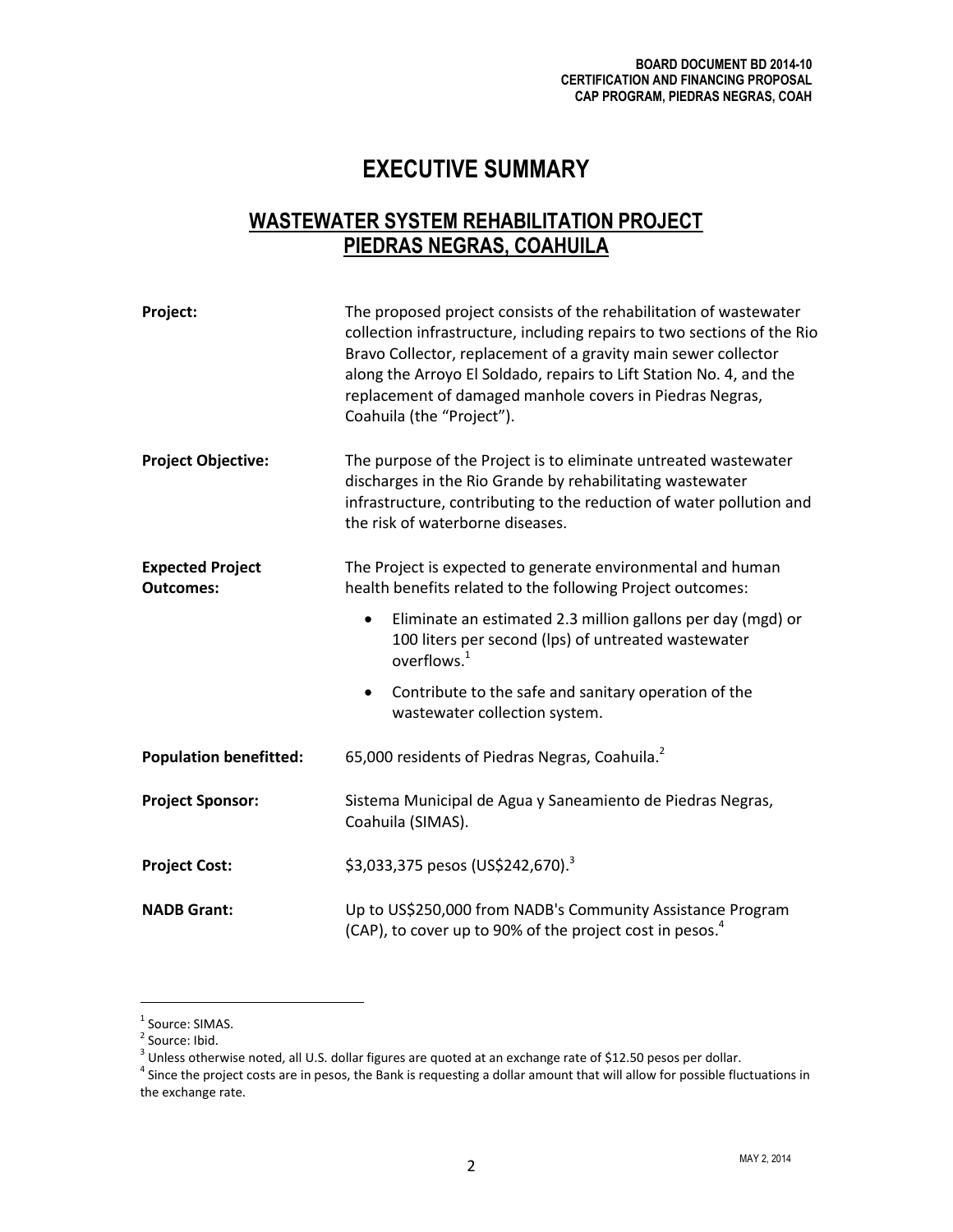#### **BOARD DOCUMENT BD 2014-10 CERTIFICATION AND FINANCING PROPOSAL CAP PROGRAM, PIEDRAS NEGRAS, COAH**

### **Uses & Sources of Funds:**

| <b>Uses</b>           | <b>Amount</b><br>(USD) | <b>Amount</b><br>(MXP) | %     |
|-----------------------|------------------------|------------------------|-------|
| Construction*         | \$242,670              | \$3,033,375            | 100.0 |
| <b>TOTAL</b>          | \$242,670              | \$3,033,375            | 100.0 |
| <b>Sources</b>        | <b>Amount</b><br>(USD) | <b>Amount</b><br>(MXP) | %     |
|                       |                        |                        |       |
| <b>SIMAS</b>          | 24,260                 | \$303,250              | 10.0  |
| <b>NADB CAP Grant</b> | 218,410                | 2,730,125              | 90.0  |

\*Includes costs related to construction and value-added tax (VAT).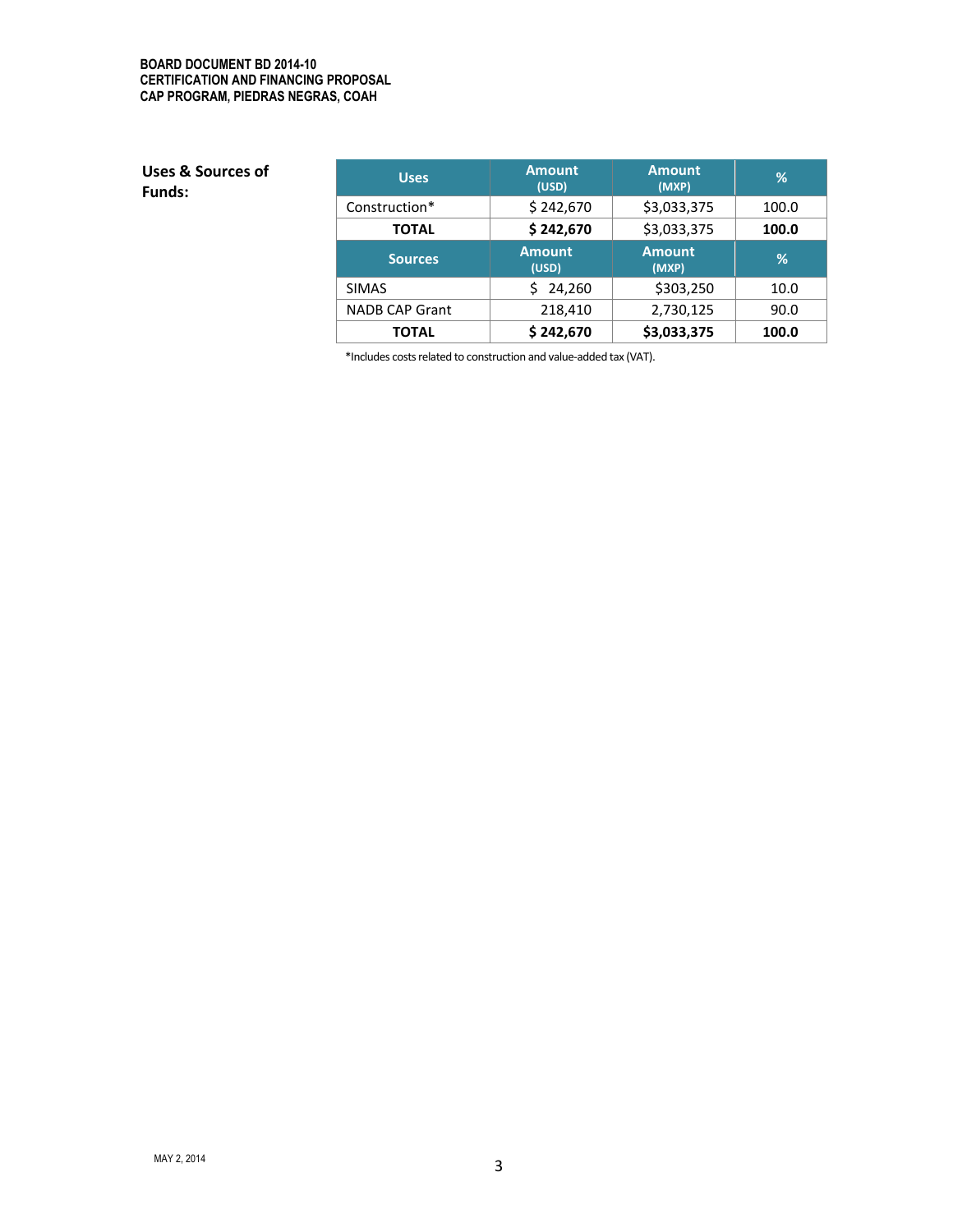# **CERTIFICATION AND FINANCING PROPOSAL**

# **WASTEWATER SYSTEM REHABILITATION PROJECT PIEDRAS NEGRAS, COAHUILA**

# **1. ELIGIBILITY**

# *Project Type*

The project falls within the eligible sector of wastewater collection and treatment.

## *Project Location*

The Project is located in the community of Piedras Negras, in the state of Coahuila de Zaragoza, and is adjacent to the U.S.-Mexico border. The Project is in the border region defined as within 100 kilometers (62.5 miles) of the U.S.-Mexico International border.

## *Project Sponsor and Local Authority*

The Project sponsor is the local water and wastewater utility, *Sistema Municipal de Agua y Saneamiento de Piedras Negras* (SIMAS or the "Sponsor"). The legal instrument that demonstrates the Sponsor's legal authority was published in the Official Journal of the State of Coahuila de Zaragoza on August 31, 1993. SIMAS has the legal authority to build, rehabilitate, expand, manage, operate, preserve and maintain water and wastewater systems in Piedras Negras, Coahuila.

# **2. CERTIFICATION CRITERIA**

# **2.1. TECHNICAL CRITERIA**

# **2.1.1 Project Description**

### *Geographic Location*

The Project is located in Piedras Negras, a community situated in the northern part of the state of Coahuila, along the Rio Grande and across from the city of Eagle Pass, Texas. Figure 1 shows the approximate location of the Project.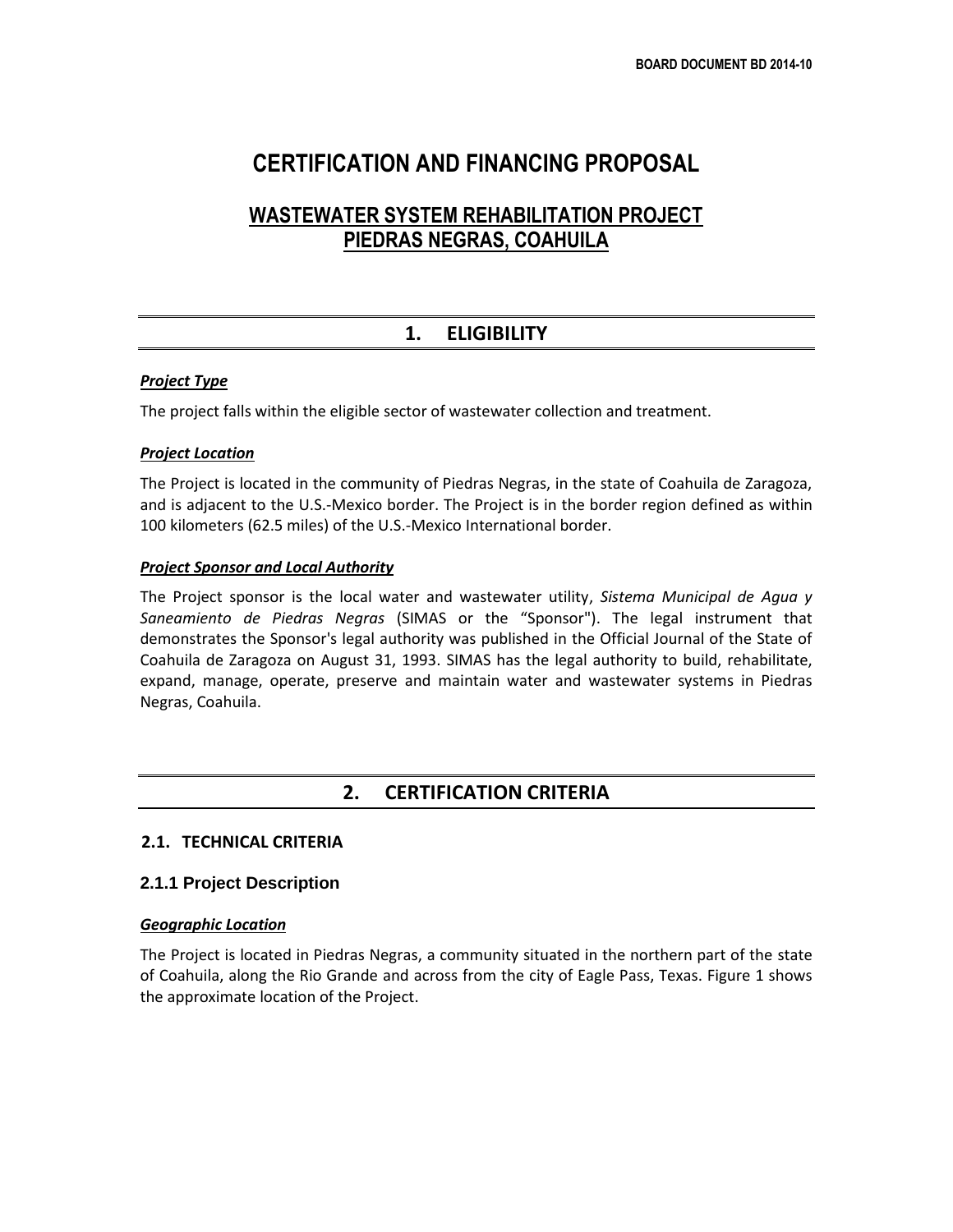**Figure 1 PROJECT LOCATION MAP**



# *Community Profile*

As reported in the last census taken by Mexico's national statistical institute, INEGI, the city of Piedras Negras had a population of 151,970 residents in 2010, and projections indicate that the current population may be nearly 156,500 residents. 5 The region is characterized by a wide range of economic activities, including industrial manufacturing, mining, trade, and services.

According to INEGI, the economically active population in Piedras Negras in 2010 was approximately 59,400 residents. <sup>6</sup> Average household income in Piedras Negras was estimated at US\$7,779/year in 2000, which was lower than the average for the Mexican border, which was estimated at US\$11,905/year.<sup>7</sup>

The status of public services in Piedras Negras is described in the following table.

 $\overline{a}$ 

<sup>5</sup> Source: Population projections developed by Mexico's national population council, *Consejo Nacional de Populación* (CONAPO).

<sup>&</sup>lt;sup>6</sup> Source: INEGI, 2010 Population and Housing Census.

<sup>&</sup>lt;sup>7</sup> Source: INEGI, 2000 Population and Housing Census.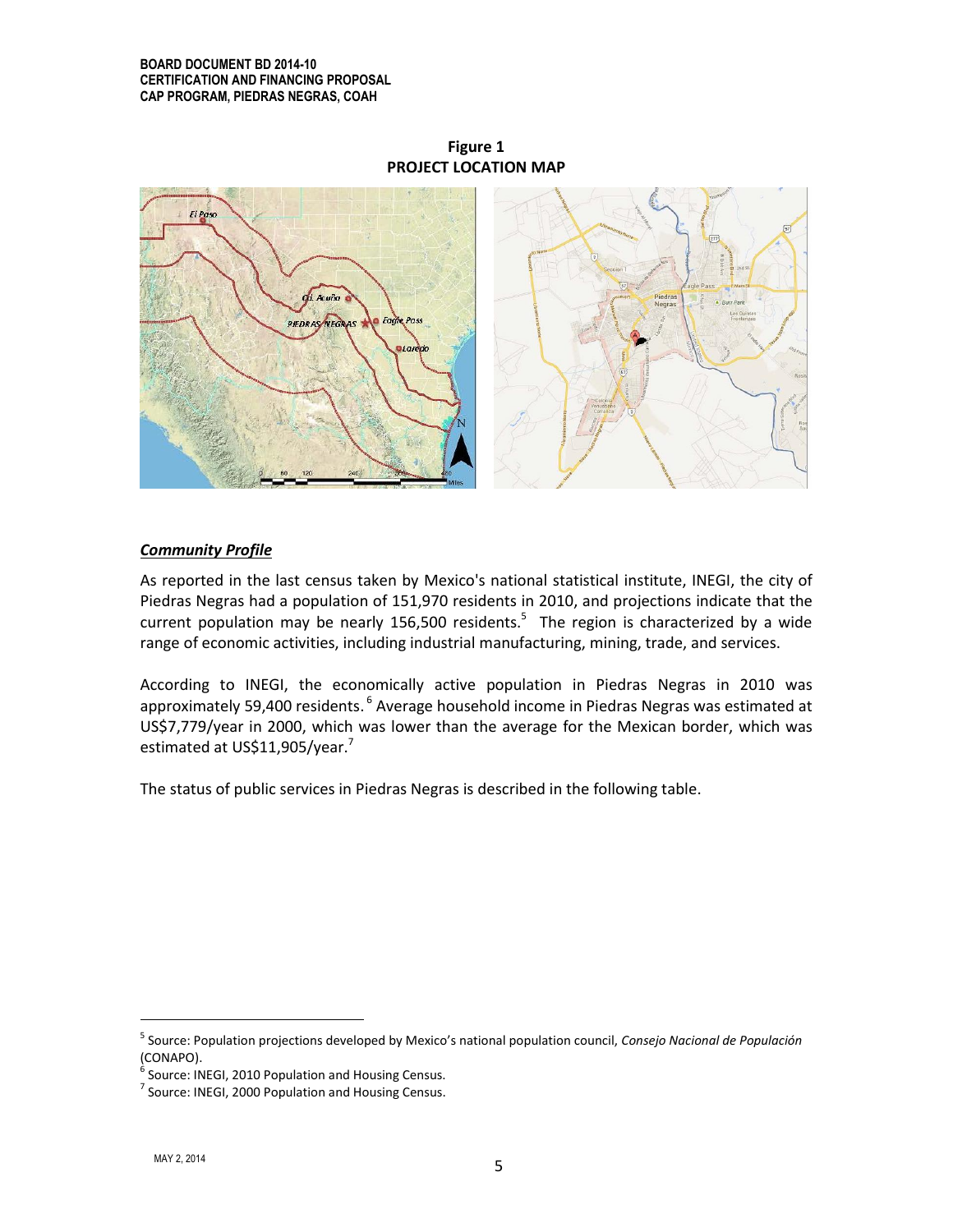| <b>Water</b>                 |                                                                                                            |
|------------------------------|------------------------------------------------------------------------------------------------------------|
| Coverage                     | 99.4%                                                                                                      |
| Supply source                | Rio Grande River and Escondido River                                                                       |
| Number of hookups            | 49,073                                                                                                     |
| <b>Wastewater Collection</b> |                                                                                                            |
| Coverage                     | 97.8%                                                                                                      |
| Number of connections        | 46,052                                                                                                     |
| <b>Wastewater Treatment</b>  |                                                                                                            |
| Coverage**                   | 100%                                                                                                       |
| <b>Treatment facilities</b>  | Activated sludge process<br>Process:<br>520 liters per second (11.9 million gallons a<br>Capacity:<br>day) |
| <b>Solid Waste</b>           |                                                                                                            |
| Collection coverage          | 100%                                                                                                       |
| Final disposal               | Sanitary landfill                                                                                          |
| <b>Street Paving</b>         |                                                                                                            |
| Coverage                     | 92%                                                                                                        |

**Table 1 BASIC PUBLIC SERVICES AND INFRASTRUCTURE\***

\* Source: SIMAS, 2013.

\*\*Calculated based on the percentage of collected wastewater discharges treated at the existing treatment facility.

# *Local Wastewater System*

The local wastewater collection system in Piedras Negras provides 98% coverage. The system consists of a network of sewer lines, subcollectors, drains, outfalls, and four lift stations. Currently, the local wastewater collection system serves an estimated 46,052 connections.<sup>8</sup>

The city has a wastewater treatment plant that is operated by the company AREMA under a 20 year concession agreement. The wastewater treatment plant has an installed capacity of 520 liters per second (lps) or 11.9 million gallons a day (mgd). Treated wastewater is used in the thermoelectric processes of the power plants of the Federal Electricity Commission (CFE) located downstream from the treatment facility. $^{9}$ 

The Rio Bravo Collector conveys wastewater to the treatment plant and is approximately 6,810 meters (22,342 ft.) long. In June 2013, heavy rainfall caused severe damage to two sections of the collector, interrupting wastewater conveyance to the treatment plant. As a result, approximately 100 lps (2.3 mgd) of untreated wastewater was discharged directly into the Rio

<sup>8</sup> Source: SIMAS.

<sup>&</sup>lt;sup>9</sup> Source: Ibid.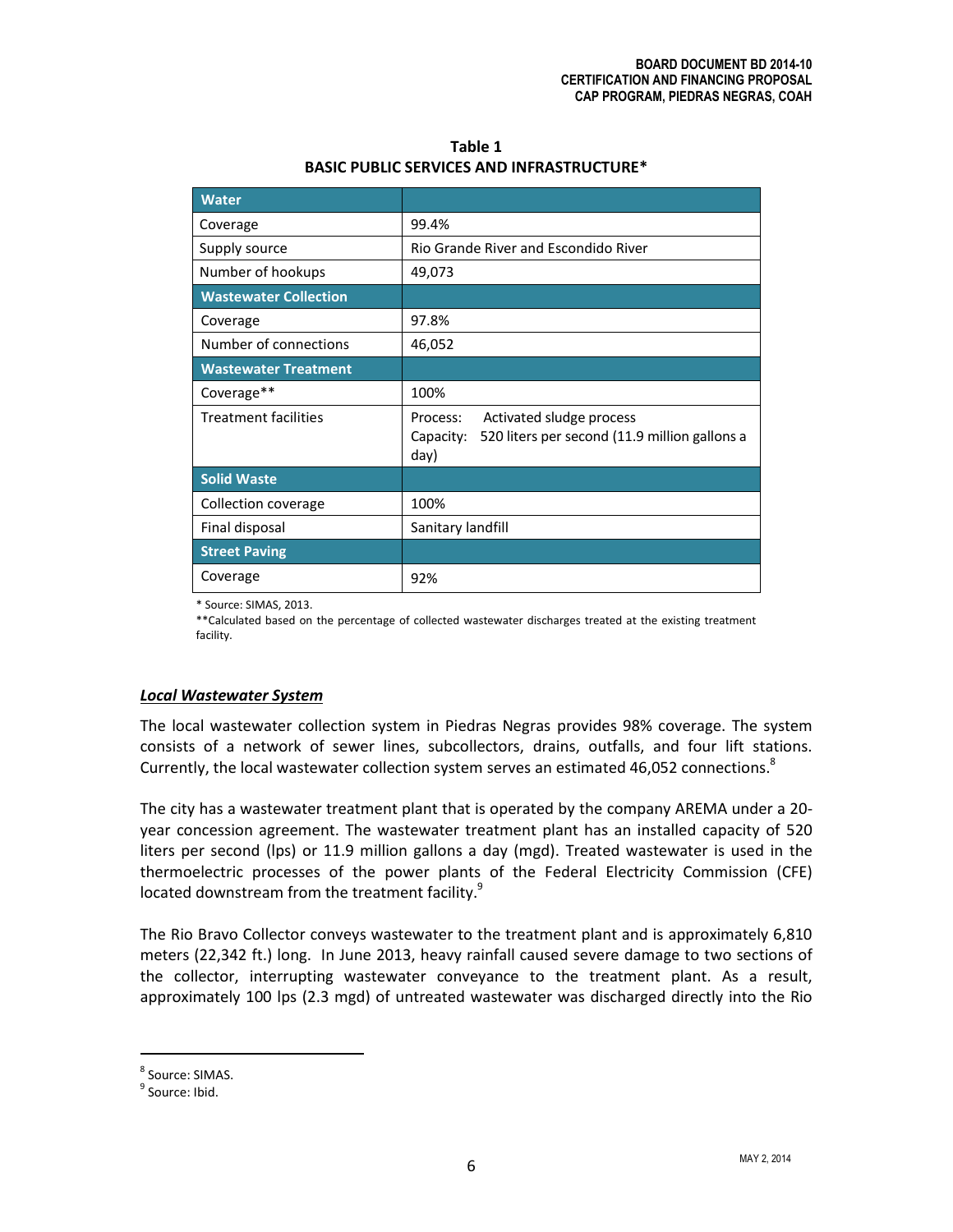#### **BOARD DOCUMENT BD 2014-10 CERTIFICATION AND FINANCING PROPOSAL CAP PROGRAM, PIEDRAS NEGRAS, COAH**

Grande. Additionally, 154 manholes were damaged and require repairs to ensure the proper operation of the system.

In September 2013, SIMAS completed a technical evaluation and prepared the final designs for repairing several sections of the Rio Bravo Collector and ancillary works. The proposed works were considered in the preliminary proposal for the implementation of actions to mitigate the damage caused by the heavy rains, under the provisions of the Natural Disaster Relief Fund (FONDEN); however, due to the limited amount of funding, the works were not implemented with resources from this fund.

The implementation of this Project will eliminate direct raw sewage discharges into the Rio Grande and will ensure the proper use and maintenance of the wastewater collection infrastructure in the community.

#### *Project Scope and Design*

The Project includes the following components:

- a) Replacement of the Rio Bravo Collector in the Campo Venados section and within the Escalante site.
- b) Replacement of the gravity main sewer collector at the Arroyo El Soldado to repair the connection at the Santa Maria subdivision.
- c) Repairs in Lift Station No. 4, including desilting of the wet well, the replacement of the perimeter fence and rehabilitation of the access road to the lift station.
- d) Repairs to 154 manhole frames and covers located throughout the city.

Figure 2 shows the general layout of the Project components.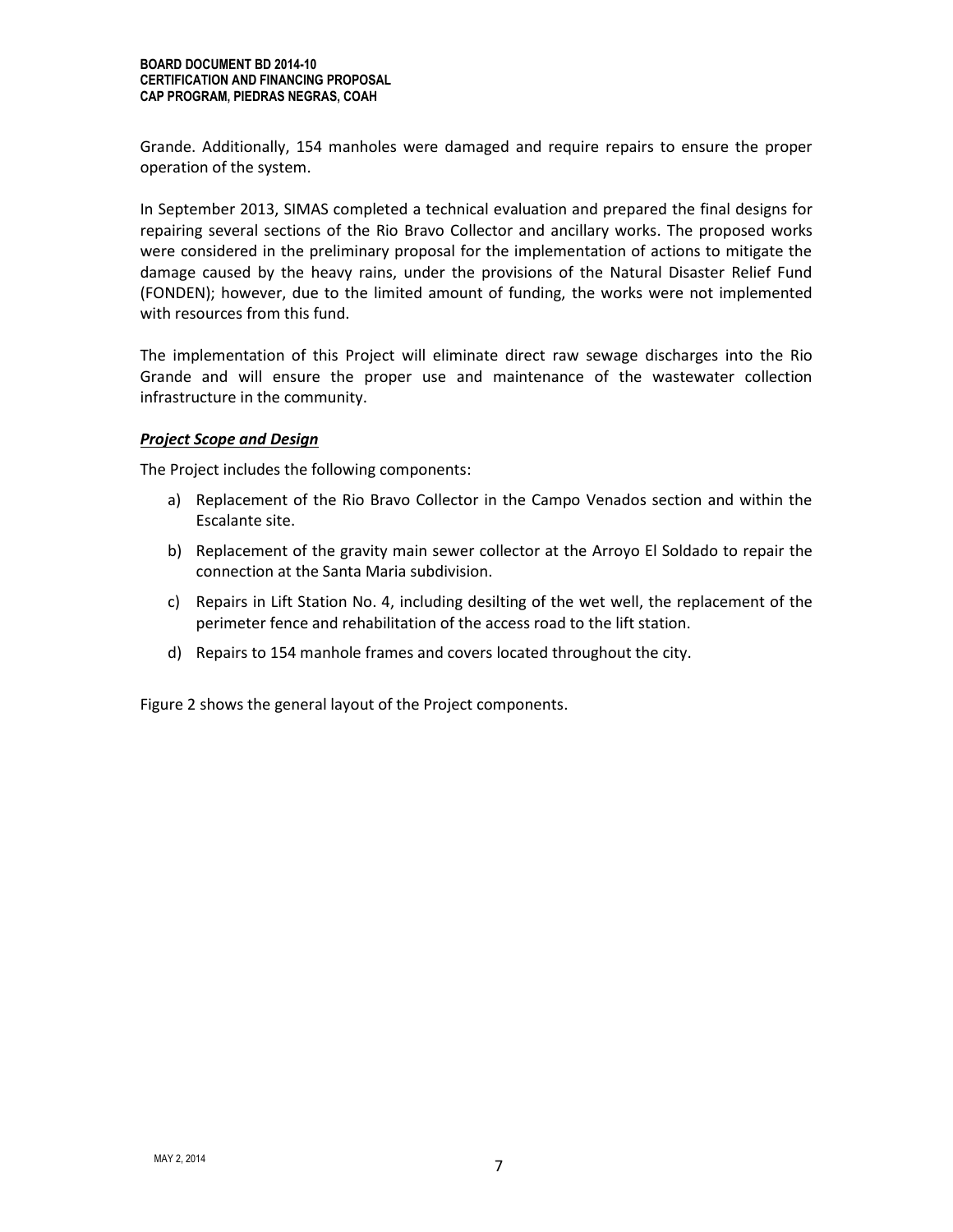**Figure 2 PROJECT LAYOUT**



Construction permits will be the responsibility of SIMAS and are considered a construction task. The utility has already initiated this process. Table 2 shows the proposed project implementation schedule for the pending Project milestones.

### **Table 2 PROJECT MILESTONES**

| <b>Key Milestones</b>     | <b>Status</b>                         |
|---------------------------|---------------------------------------|
| Initiation of procurement | Anticipated: $3^{rd}$ quarter of 2014 |
| Construction period       | Six months                            |

# **2.1.2. Technical Feasibility**

# *Design Criteria*

The final design for the Project was developed in accordance with the technical specifications of the Water, Wastewater Collection and Treatment Manual developed by the Technical Section of Mexico's National Water Commission (CONAGUA). CONAGUA performed a technical assessment to verify compliance with the technical guidelines and regulations applicable to the proposed projects and approved the final designs.<sup>10</sup>

<sup>&</sup>lt;sup>10</sup> Official Document No. B00.E.21.0.2-3050/2013, issued by CONAGUA on November 19, 2013, and Official Document No. B00.E.21.0.2.-3121/2013, issued by CONAGUA on November 26, 2013.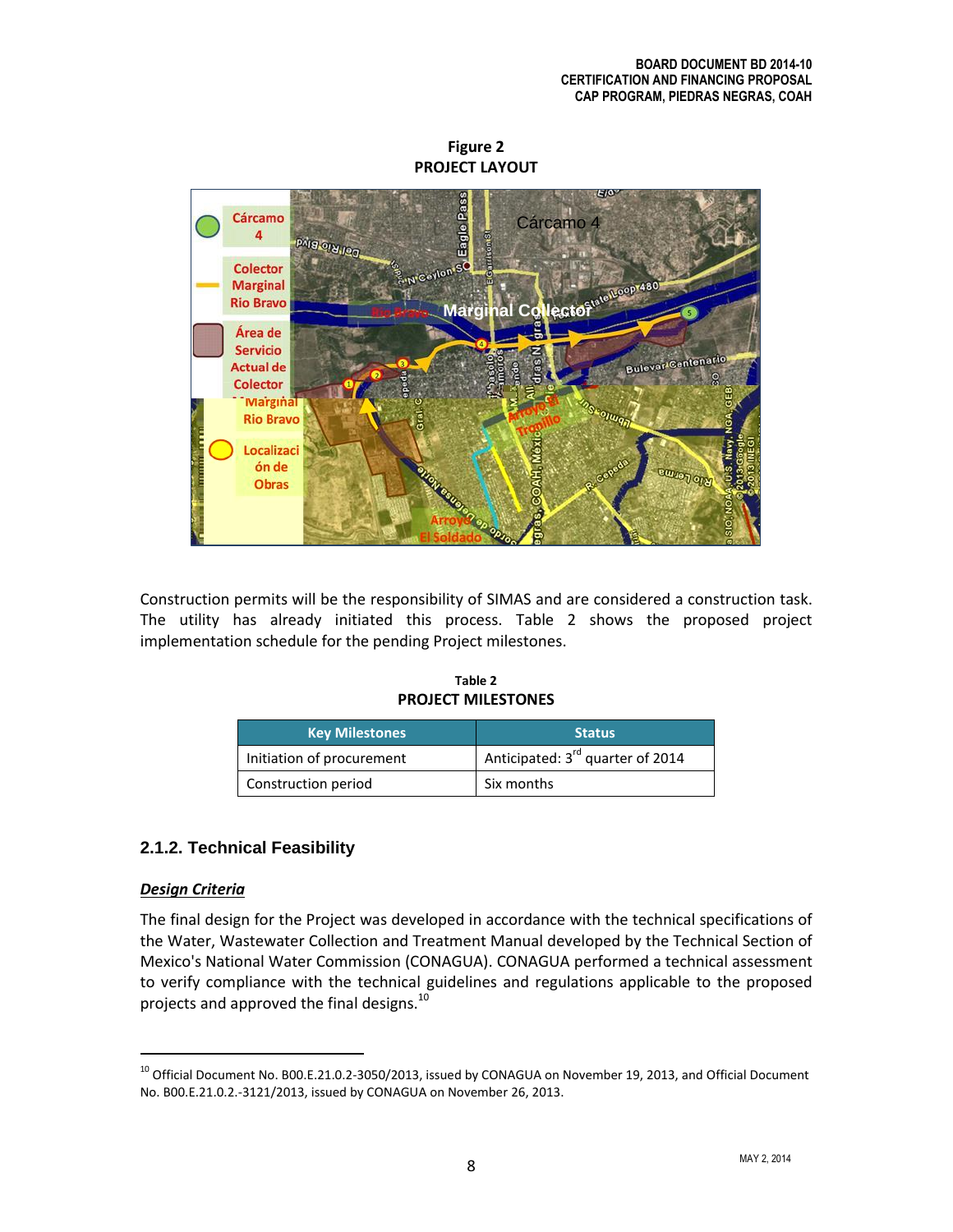#### *Selected Technology*

The Project to rehabilitate the Rio Bravo Collector will be carried out on two sections of the existing wastewater collection infrastructure. Repairs to the collector will be implemented in accordance with the diameters and slopes of previously installed lines, ensuring the continuity of the system's hydraulic conditions. The material selected for the proposed Project is PVC, the same as the existing pipe, which has proven to be reliable. The Sponsor also took into consideration the availability of materials, capital costs, operation and maintenance requirements, and green building practices.

For replacement of the manhole frames and covers, the Sponsor has proposed installing frames and covers made of high-density polyethylene. The selected material offers acceptable durability and allows for reliable operation. Additionally, the Project includes repairing damage to manholes caused by flooding.

# **2.1.3. Land Acquisition and Right-of-Way Requirements**

All the construction tasks of the proposed Project will take place within existing municipal rightsof-way. No additional land or rights-of-way acquisition is anticipated.

SIMAS has initiated the process to identify and obtain necessary permits from the local Department of Public Works. A response from the municipal government is still pending. Construction permits will be obtained prior to the disbursement of grant funds.

# **2.1.4. Management and Operations**

The management and operation of the proposed Project will be the responsibility of the local water utility, SIMAS, which has sufficient resources and staff available for these purposes. SIMAS, as the Project Sponsor, and the State Water Commission, will provide procurement and construction supervision during Project implementation.

SIMAS has an Operation and Maintenance manual that includes the primary tasks necessary to ensure proper operation of the rehabilitated infrastructure. Additionally, the City has implemented Municipal Wastewater System Discharge Rules and Regulations that allow it to regulate discharges to the system and optimize its operation.

SIMAS serves approximately 49,073 water connections and 46,052 sewer connections, as well as treats 100% of the wastewater collected by the sanitary sewer system.

Operation and maintenance costs are not anticipated to increase due to the implementation of the Project. SIMAS has consistently managed a sufficient annual operating budget to address normal operation and maintenance activities for the wastewater collection infrastructure, including funds to support the grant match requirement for the rehabilitation of the Project components. The Sponsor will be required to demonstrate that it has sufficient funds and an adequate accounting structure as a condition for receiving the CAP grant.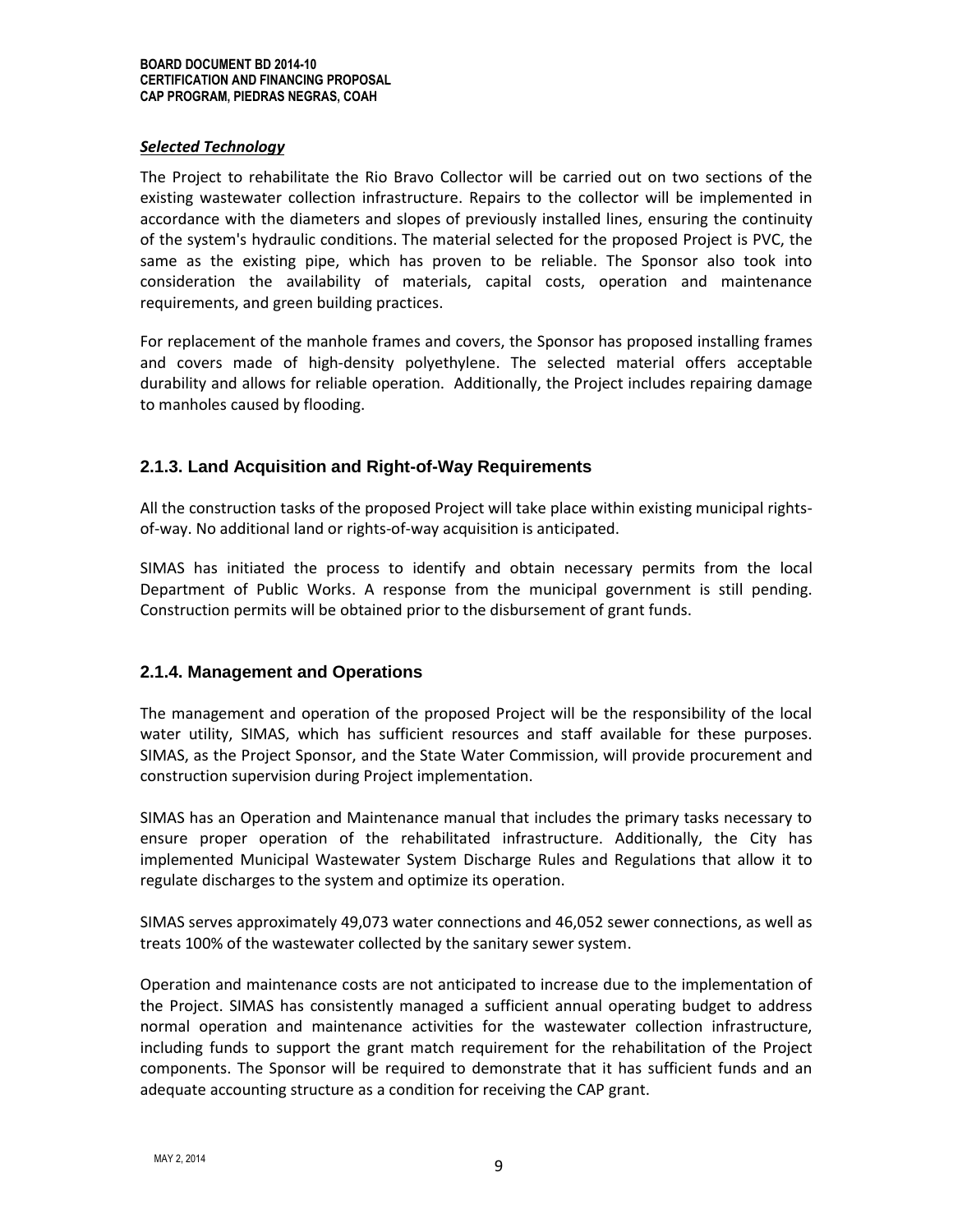## **2.2. ENVIRONMENTAL CRITERIA**

## **2.2.1. Compliance with Applicable Environmental Laws and Regulations**

#### *Applicable Laws and Regulations*

In accordance with the regulations of the Coahuila State Ministry of Environment (SEMA), on April, 1, 2014, SEMA issued Official Letter No. SEMA 509/2014 indicating that the Project for the community of Piedras Negras does not require an environmental impact assessment or authorization (MIA).

Since the Project will be constructed within the existing infrastructure alignment, no consultation with Mexico's National Institute of Anthropology and History (INAH) is required. No cultural or historical resources are expected to be disturbed.

#### *Environmental Studies and Compliance Actions*

As indicated in the official letter from SEMA, no environmental studies are required for this Project.

#### *Pending Environmental Tasks and Clearances*

There are no pending environmental tasks or authorizations.

#### *Compliance Documents*

As indicated in Official Letter No. SEMA 509/2014 issued by SEMA on April 1, 2014, no formal environmental authorization (MIA) is required for the Project.

### **2.2.2. Environmental Effects/Impacts**

#### *Existing Conditions and Project Impact – Environmental*

In June 2013, Piedras Negras experienced uncharacteristically heavy rains that caused flooding throughout the city and significantly damaged the existing wastewater collection infrastructure. Two sections of the Rio Bravo Collector collapsed and caused direct discharges of raw sewage into the Rio Grande. As a result of the floods, the frames and covers of manholes located throughout the city also suffered substantial damage. This situation triggered additional deterioration of the wastewater collection system.

The purpose of the Project is to eliminate untreated wastewater discharges by rehabilitating the wastewater collection infrastructure, contributing to the reduction of water pollution and the risk of waterborne diseases.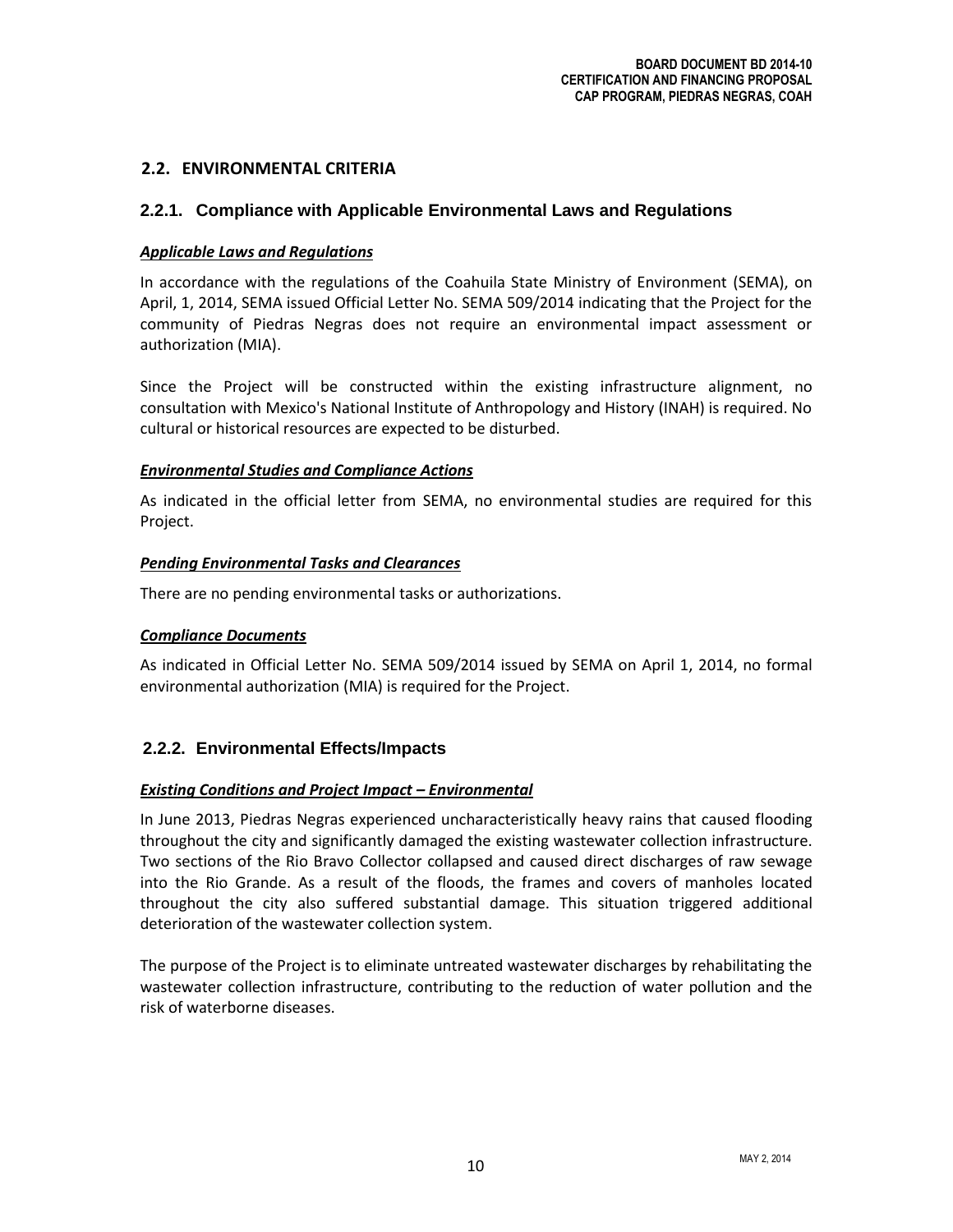Environmental benefits expected as a result of the implementation of this Project include:

- $\bullet$  Eliminate an estimated 100 lps (2.3 mgd) of untreated wastewater overflows;<sup>11</sup> and
- Contribute to the safe and sanitary operation of the wastewater collection system.

The improvements to the wastewater system infrastructure will ensure reliable service and eliminate the risks associated with exposure to untreated wastewater due to direct sewage discharges. The availability of adequate wastewater collection infrastructure protects the health of residents and prevents the pollution of natural resources, locally and downstream. The environmental impact resulting from Project implementation will be positive overall, given that the Project will help prevent raw wastewater overflows and discharges.

### *Mitigation of Risks*

Only minor environmental impacts are anticipated from the implementation of the Project, provided that the tasks are carried out in accordance with best management practices. Potential impacts that may be present during the construction phase include:

- Airborne dust emissions;
- Gas emissions from construction machinery; and
- Temporary roadway blockages and the presence of workers in the area.

Mitigation measures that will be implemented are as follows:

- Application of treated wastewater to reduce airborne dust emissions;
- Vehicle tune ups to reduce emissions; and
- Placement of warning signs to prevent potentially hazardous situations.

### *Natural Resource Conservation*

The Project contributes to the conservation of natural resources by reducing the risks of water pollution and soil contamination.

### *No Action Alternative*

The no-action alternative was not considered viable, since failing to rehabilitate the wastewater collection system would result in ongoing sewage overflows, which pose a significant hazard for the environment and health of local residents, as well as for communities and residents downstream.

### *Existing Conditions and Project Impact – Human Health*

Waterborne diseases are caused by pathogenic microorganisms that are directly transmitted as a result of inadequate wastewater disposal practices and unsafe water supplies. An individual may become ill after drinking water that has been contaminated with these organisms, eating

 $\overline{a}$ 

<sup>&</sup>lt;sup>11</sup> Source: SIMAS.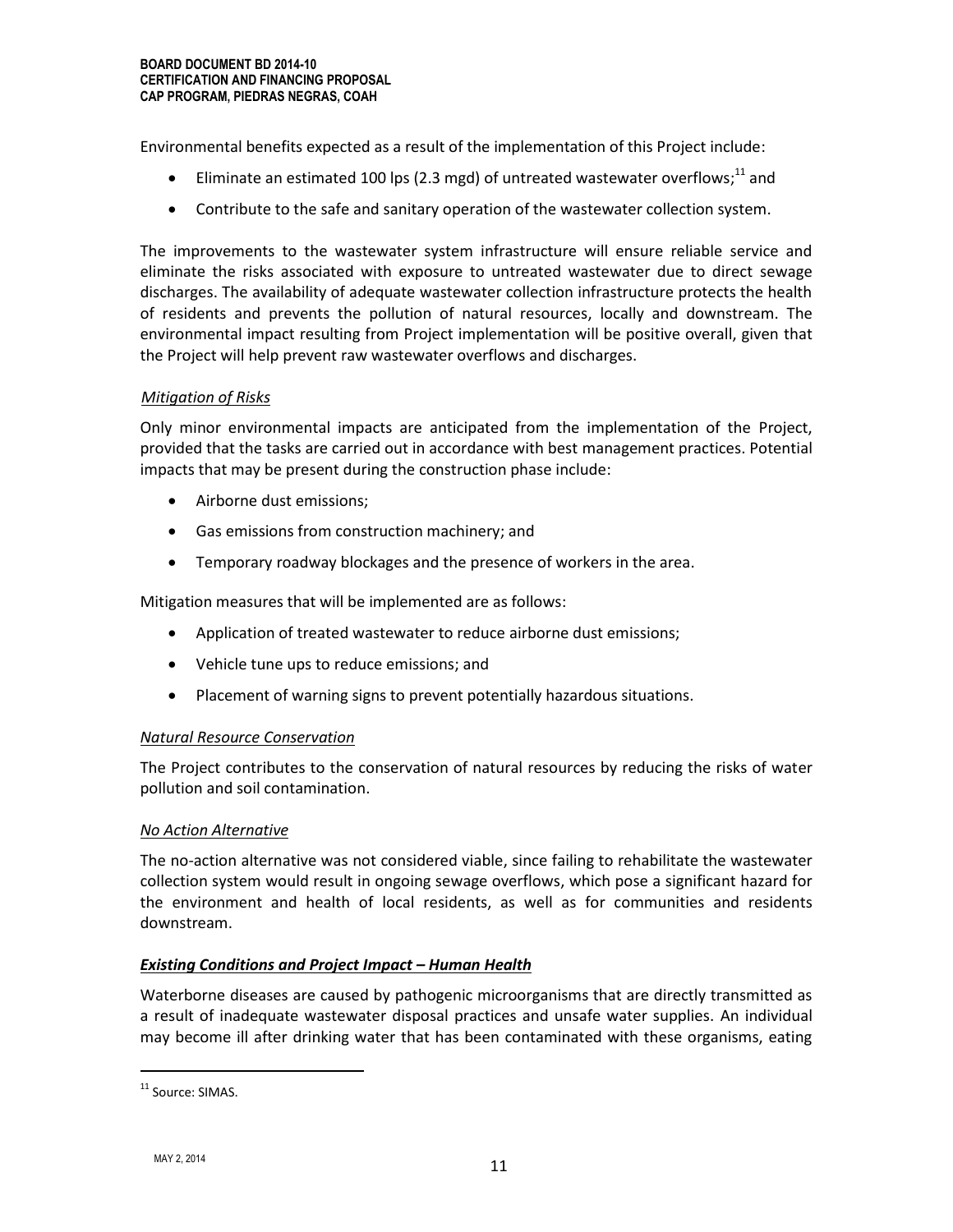uncooked foods that have been in contact with contaminated water, or through poor hygiene habits that contribute to the dissemination of diseases by direct or indirect human contact.

SIMAS asked Coahuila Health Services for statistics related to waterborne diseases in Piedras Negras. This agency reported that, according to the National Health System, Helminthiasis and Intestinal Amebiasis were the second and third leading cause of disease during 2013.

There is a risk of exposure to untreated wastewater from sewage spills, which increases the vulnerability of area residents to waterborne diseases. The infrastructure improvements to be implemented under this Project will reduce this risk and prevent potential health threats. According to the World Health Organization (WHO), access to safe water and sanitation facilities, as well as better hygiene practices, can reduce ascariasis-related morbidity by 29% and diarrhea-related morbidity by 32%.<sup>12</sup>

### *Transboundary Impacts*

The Project will specifically address an unsafe and unsanitary transboundary condition caused by the discharge of untreated wastewater into the Rio Grande River, a shared binational water body. Additionally, due to the proximity of Piedras Negras to Eagle Pass, Texas, there are frequent border crossings between the two communities; therefore, the environmental and health conditions of Piedras Negras may affect the residents of Eagle Pass.

The Sponsor presented the Project to the Mexican Section of the International Boundary and Water Commission (CILA), who reviewed the Project information and issued Official Letter No. CILA/AC/111-14, dated April 15, 2014, expressing no objection to the implementation of the Project tasks.

No negative transboundary effects are expected.

# **2.3. FINANCIAL CRITERIA**

### **2.3.1. Uses and Sources of Funds**

The total estimated cost of the Project is \$3,033,375 pesos. The Project Sponsor requested a grant for \$2,730,125 pesos from NADB through its Community Assistance Program (CAP) to complete the financing of the Project. Table 4 presents a breakdown of total Project costs, as well as the sources of funds.

<sup>&</sup>lt;sup>12</sup> Source: WHO: Water, Sanitation, and Hygiene Links to Health: Facts and Figures – updated November 2004" [\(http://www.who.int/water\\_sanitation\\_health/publications/facts2004/es/index.html\)](http://www.who.int/water_sanitation_health/publications/facts2004/es/index.html).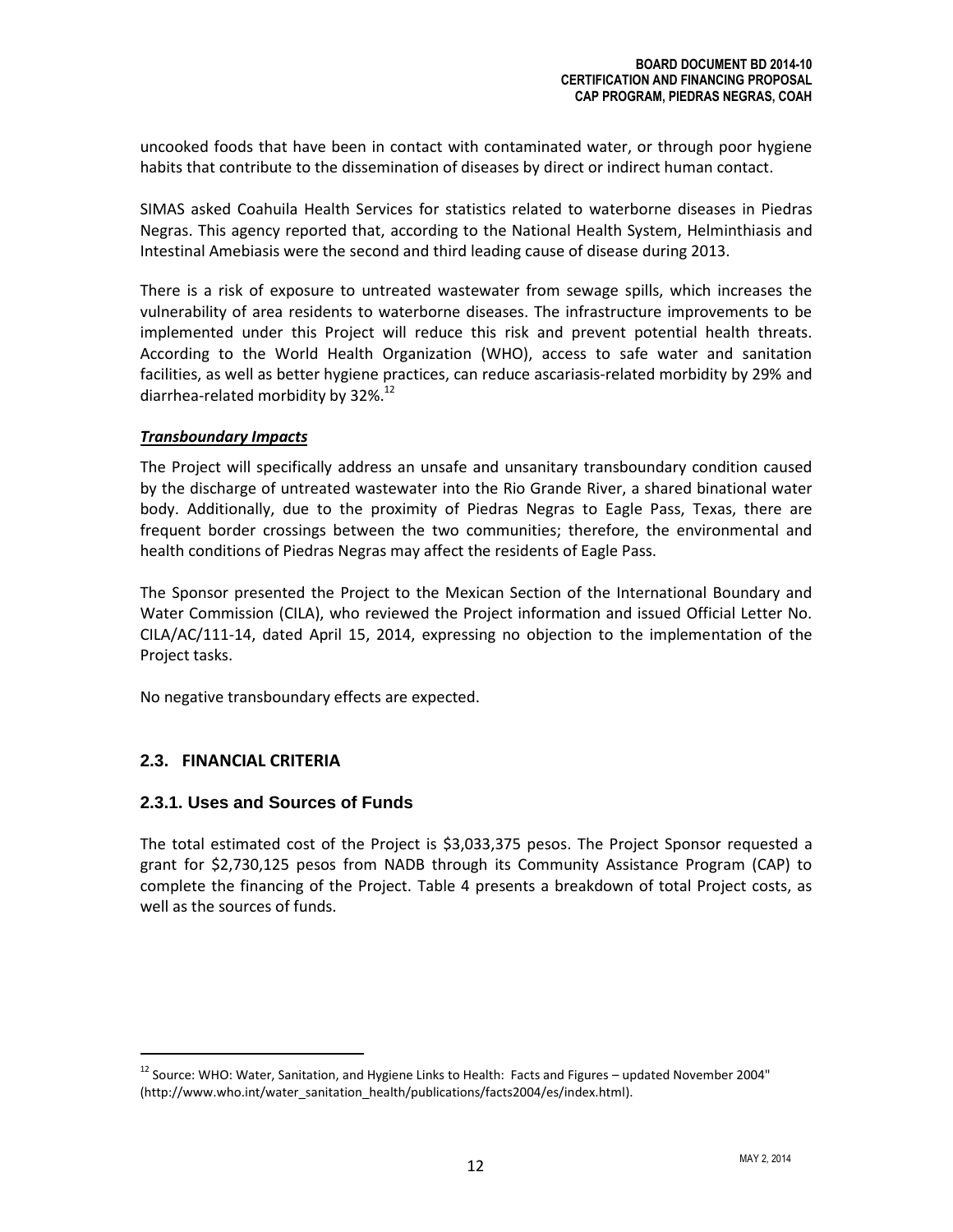| <b>Uses</b>           | <b>Amount</b><br>(USD) | <b>Amount</b><br>(MXP) | %     |
|-----------------------|------------------------|------------------------|-------|
| Construction**        | \$242,670              | \$3,033,375            | 100.0 |
| <b>TOTAL</b>          | \$242,670              | \$3,033,375            | 100.0 |
|                       |                        |                        |       |
| <b>Sources</b>        | <b>Amount</b><br>(USD) | <b>Amount</b><br>(MXP) | %     |
| <b>SIMAS</b>          | 24,260                 | \$303,250              | 10.0  |
| <b>NADB CAP Grant</b> | 218,410                | 2,730,125              | 90.0  |

### **Table 3 PROJECT COSTS AND SOURCES OF FUNDS\***

\* Exchange rate of \$12.50 pesos to the dollar.

\*\*Includes costs related to construction and value-added tax (VAT).

Since the Project costs will be paid in pesos, the Bank is proposing that the Board approve a CAP grant for up to US\$250,000, to cover any possible variation in the dollar amount based on fluctuations in the exchange rate. At no time will the CAP grant exceed 90% of the total project cost in pesos.

# **2.3.2 Compliance with CAP Program Criteria**

The Project complies with all CAP criteria. It is located within the U.S.‐Mexico border region served by BECC and NADB, is being sponsored by a public-sector entity and is in an environmental sector eligible for NADB financing. Additionally, as a wastewater project, it is considered a priority under the provisions of the CAP program. As shown in the above table, the Project Sponsor has agreed to use its own equity to cover 10% of the project cost, which is the minimum required under the program.

The Project Sponsor is ready to initiate bidding for construction once funding has been approved. Upon completion of the Project, an estimated 65,000 residents will directly benefit from improved wastewater collection and treatment services and the reduced risk of exposure to sewage spills.

# **2.3.3. Conclusion**

For the above reasons, NADB proposes providing a CAP grant for up to US\$250,000 to SIMAS for the construction of the Project in Piedras Negras, Coahuila.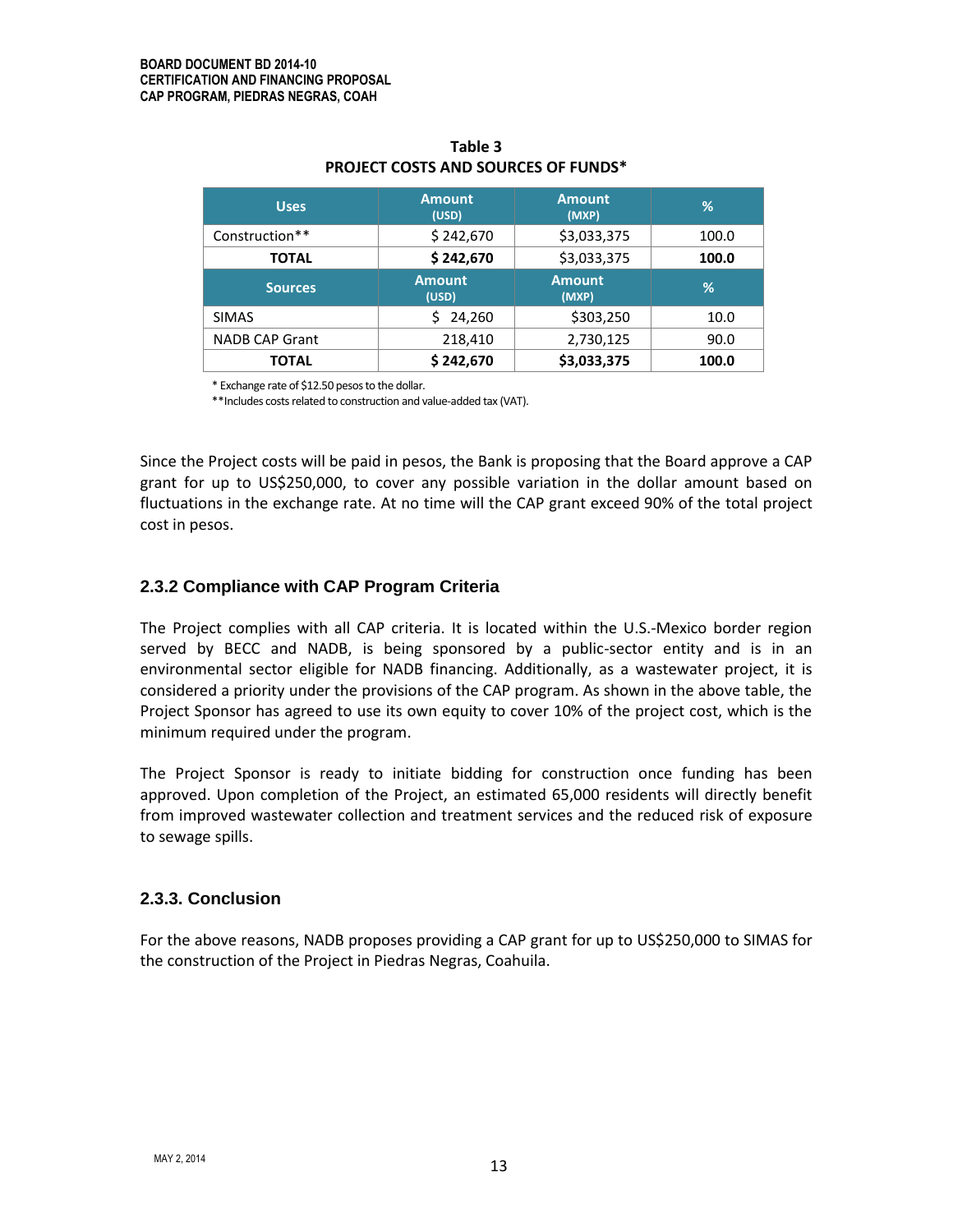# **3. PUBLIC ACCESS TO PROJECT INFORMATION**

### **3.1. PUBLIC CONSULTATION**

BECC published the draft certification and financing proposal for a 14-day public comment period beginning April 11, 2014. The following Project documents are available for public review:

- Final Design of the Project to Repair Damage to the Rio Bravo Marginal Collector in the Familia Escalante site, Campo Venados, and Arroyo El Soldado Junction in the City of Piedras Negras, Coahuila, which was developed by SIMAS in 2013.
- Final design developed by SIMAS in 2013 to replace and reinstall 154 high-density polyethylene manhole frames in the city of Piedras Negras, Coahuila.
- Final Design to desilt and clean Lift Station No. 4, replace the perimeter fence, and rehabilitate the access road to the lift station.
- Official Letter No. SEMA 509/2014, issued by SEMA on April 1, 2014, confirming that no formal environmental authorization is required for the Project.
- Official Document No. B00.E.21.0.2.-3050/2013 issued by CONAGUA on November 19, 2013, validating the final design for the improvements to Lift Station No. 4 and the replacement of 154 high-density polyethylene manhole frames and covers.
- Official Document No. B00.E.21.0.2.-3121/2013 issued by CONAGUA on November 26, 2013, validating the final design for the repairs to the Rio Bravo Collector.
- Official Document No. CEAS-DG-DT/0039/14 issued by CEAS on January 24, 2014, validating the Project.
- Official Letter No. CILA/AC 111/14 dated April 15, 2014, expressing no objection to the implementation of the Project.

The public comment period ended on April 25<sup>th</sup>. Two comments were received in support of the Project: one from a resident of Eagle Pass, Texas, and the other from the State Ministry of Environment in support of the project.

# **3.2. OUTREACH ACTIVITIES**

As a regular business practice, SIMAS reports to its Board of Directors and requests approval on projects financed by federal programs, the state government, the municipal government and other sources of funding. These actions are approved by the Board members who represent various sectors of the Piedras Negras community, including the National Chamber of Processing Industries (CANACINTRA), the Association of Notaries, Chamber of Commerce, the Maquiladora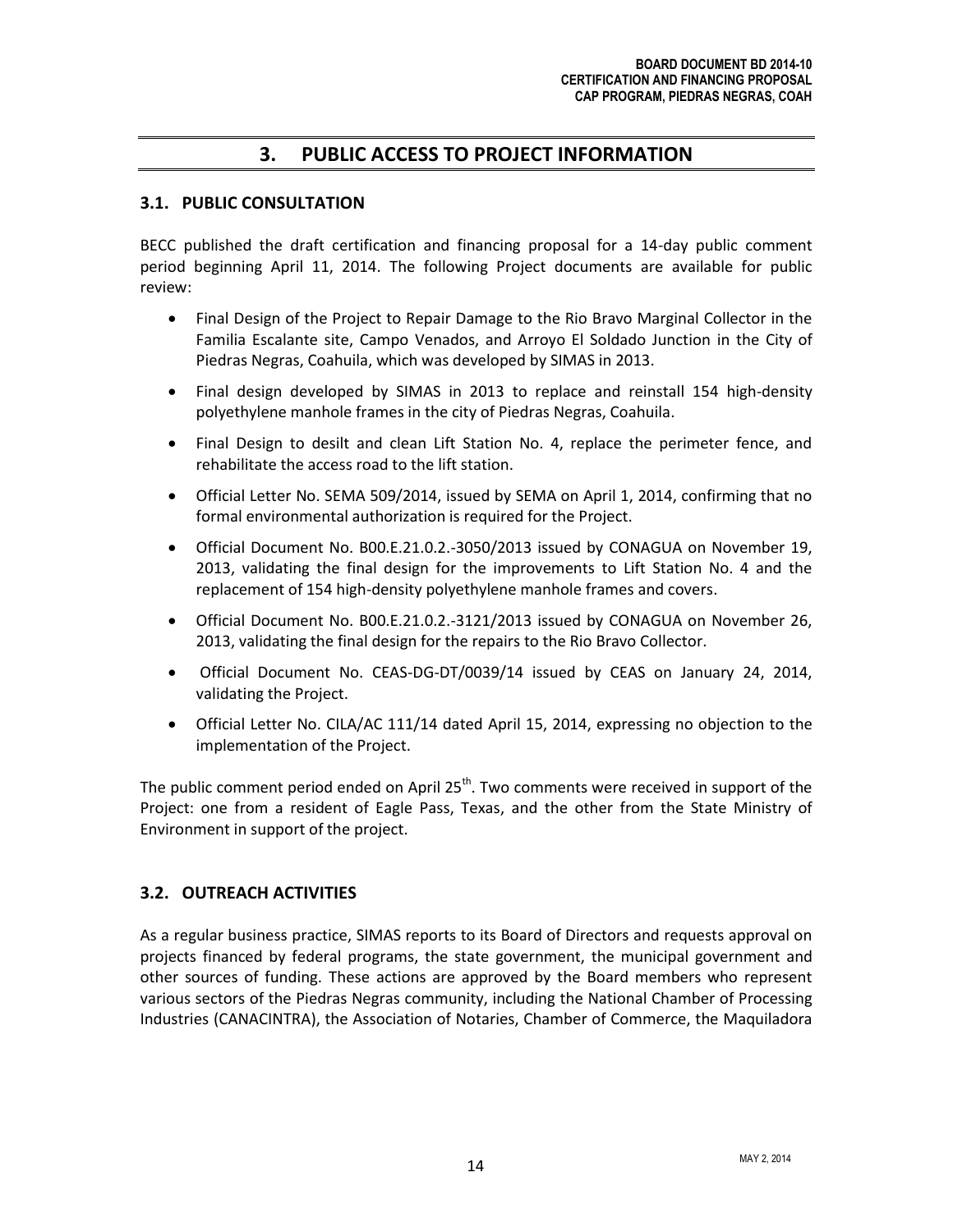Industry, the Association of Customs Brokers, the Rotary Club and the Association of Civil Engineers.<sup>13</sup> The Board has been informed of the actions proposed under the Project.

BECC conducted a media search to identify potential public opinion about the Project. The articles reported on the need to implement the works, emphasizing the negative environmental impacts caused by the discharge of untreated wastewater into the Rio Grande, as well as the steps taken by the municipal and state governments to fund these works. No opposition to the Project was detected in the media search.

References to the Project were found on the websites listed below:

- *Zocalo Saltillo* (July 3, 2013) *"Analizan fondos de Nadbank para reconstrucción"* (NADBank funds for reconstruction work discussed). The article focused on the analysis of the damage caused by the flood and the availability of funding from NADB. [http://www.zocalo.com.mx/seccion/articulo/analizan-fondos-de-nadbank-para](http://www.zocalo.com.mx/seccion/articulo/analizan-fondos-de-nadbank-para-reconstruccion-1372822210)[reconstruccion-1372822210](http://www.zocalo.com.mx/seccion/articulo/analizan-fondos-de-nadbank-para-reconstruccion-1372822210)
- *Zocalo Saltillo* (July 10, 2013) "*Acción inmediata*" (Immediate Action). The article focused on the work carried out in hydraulic networks damaged by heavy rains. <http://www.zocalo.com.mx/seccion/opinion-articulo/accion-inmediata-1373430400>
- *Zocalo Saltillo* (July 10, 2013) "" *Invertirán 17 mdp en obra hidráulica*" (17 million pesos to be invested in water works). The article focused on the work carried out in hydraulic networks damaged by heavy rains. [http://www.zocalo.com.mx/seccion/articulo/invertiran-17-mdp-en-obra-hidraulica-](http://www.zocalo.com.mx/seccion/articulo/invertiran-17-mdp-en-obra-hidraulica-1373436213)[1373436213](http://www.zocalo.com.mx/seccion/articulo/invertiran-17-mdp-en-obra-hidraulica-1373436213)
- *Zocalo Saltillo* (October 18, 2013) "*Se reúne Óscar López con Nadbank y Cocef*" (Oscar Lopez meets with NADBank and BECC). The article reports that the Mayor of Piedras Negras met with Bank and BECC officials to discuss environmental infrastructure projects. [http://www.zocalo.com.mx/seccion/articulo/se-reune-oscar-lopez-con](http://www.zocalo.com.mx/seccion/articulo/se-reune-oscar-lopez-con-nadbank-y-cocef-1382068112)[nadbank-y-cocef-1382068112](http://www.zocalo.com.mx/seccion/articulo/se-reune-oscar-lopez-con-nadbank-y-cocef-1382068112)
- *Zocalo Saltillo* (October 18, 2013) *"Buscarán hoy fondos de Cocef y Nadbank*" (Funding from BECC and NADBank will be sought today). The article focused on accessing grant funds from NADB. [http://www.zocalo.com.mx/seccion/articulo/buscaran-hoy-fondos](http://www.zocalo.com.mx/seccion/articulo/buscaran-hoy-fondos-de-cocef-y-nadbank-1372740341)[de-cocef-y-nadbank-1372740341](http://www.zocalo.com.mx/seccion/articulo/buscaran-hoy-fondos-de-cocef-y-nadbank-1372740341)
- *Zocalo Saltillo* (March 24, 2014) "*Presentan resultados en proyectos de Cocef*"(BECC project results presented). The article focused on the results and scope of the projects currently being worked by the BECC. [http://www.zocalo.com.mx/seccion/articulo/presentan-resultados-en-proyectos-de](http://www.zocalo.com.mx/seccion/articulo/presentan-resultados-en-proyectos-de-cocef-1395723825)[cocef-1395723825](http://www.zocalo.com.mx/seccion/articulo/presentan-resultados-en-proyectos-de-cocef-1395723825)

 $\overline{a}$ 

<sup>13</sup> *Cámara Nacional de la Industria de la Transformación* (CACINTRA).